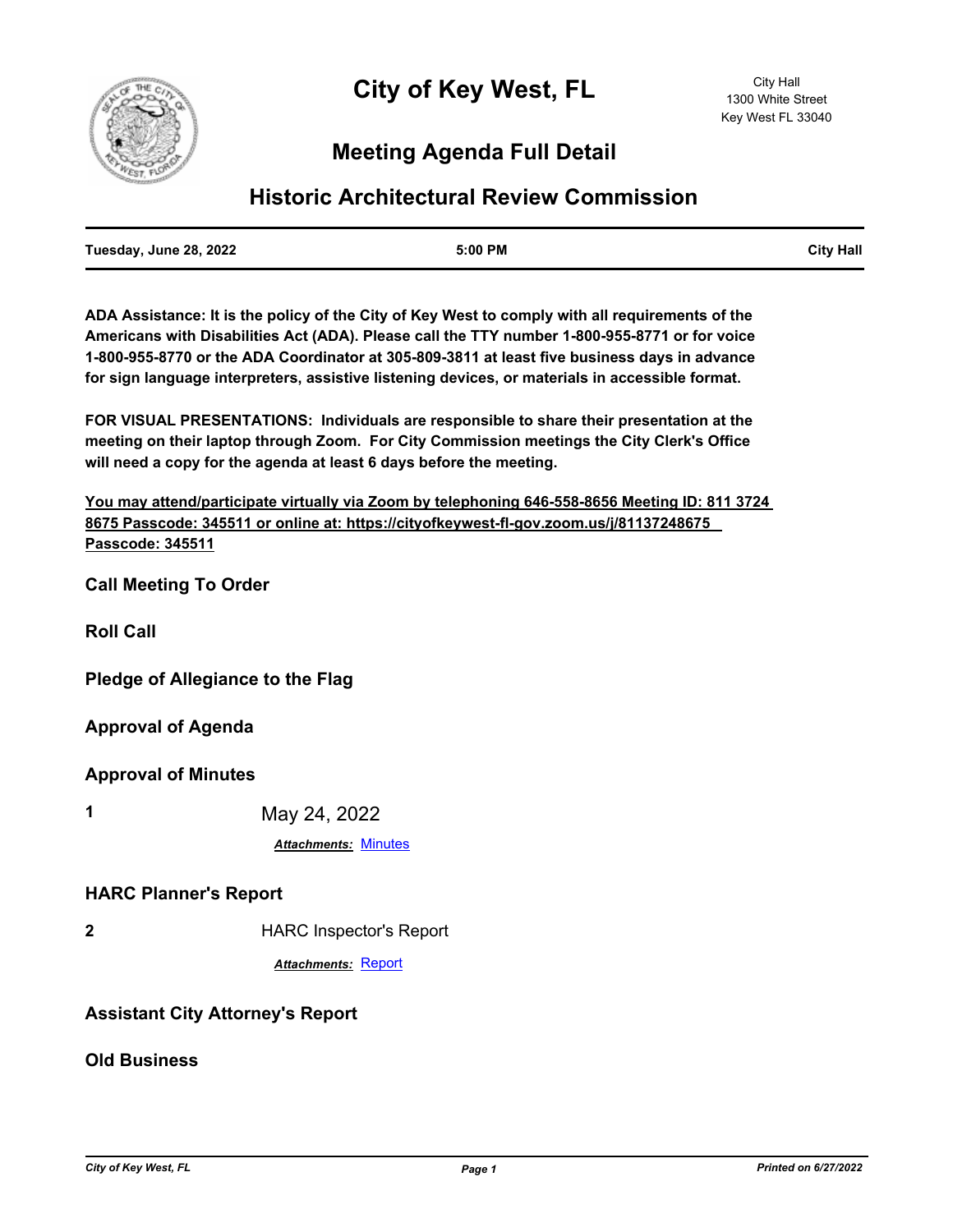| 3                   | Frame and install wood siding to enclose first-floor porch on southeast<br>corner of residence. Install new windows and doors on first and second<br>floors - #418 United Street - Garcia Jones Building Contractor<br>(H2022-0014) |                                                           |                                                                              |
|---------------------|-------------------------------------------------------------------------------------------------------------------------------------------------------------------------------------------------------------------------------------|-----------------------------------------------------------|------------------------------------------------------------------------------|
|                     | Attachments: 418 United Street - Design Revised June                                                                                                                                                                                |                                                           |                                                                              |
|                     |                                                                                                                                                                                                                                     | <b>418 United Street - Design Previous May</b>            |                                                                              |
|                     |                                                                                                                                                                                                                                     | 418 United VS La Te Da - applicant photos                 |                                                                              |
|                     | Legislative History                                                                                                                                                                                                                 |                                                           |                                                                              |
|                     | 5/24/22                                                                                                                                                                                                                             | Historic Architectural<br><b>Review Commission</b>        | Postponed                                                                    |
| 4                   | Demolition of partial enclosure of first floor-porch on southeast and south<br>west corners of house - #418 United Street - Garcia Jones Building<br><b>Contractor (H2022-0014)</b>                                                 |                                                           |                                                                              |
|                     | <b>Attachments: 418 United Street - Demolition Revised June</b>                                                                                                                                                                     |                                                           |                                                                              |
|                     |                                                                                                                                                                                                                                     | <b>418 United Street - Demolition Previous May</b>        |                                                                              |
|                     |                                                                                                                                                                                                                                     | 418 United VS La Te Da - applicant photos                 |                                                                              |
|                     | <b>Legislative History</b>                                                                                                                                                                                                          |                                                           |                                                                              |
|                     | 5/24/22                                                                                                                                                                                                                             | Historic Architectural<br><b>Review Commission</b>        | Postponed                                                                    |
| 5                   | Construction of a new two-story residence on vacant lot #3 - #218<br>Simonton Street - A2O Architecture (H2022-0020)<br><b>Attachments: Latest Revision submitted 06/27/2022</b>                                                    |                                                           |                                                                              |
|                     |                                                                                                                                                                                                                                     |                                                           |                                                                              |
|                     |                                                                                                                                                                                                                                     | 218 Simonton Street - Revised Plans                       |                                                                              |
|                     |                                                                                                                                                                                                                                     | 218 Simonton Street - Approved Plans May 24, 2022         |                                                                              |
|                     | <b>Legislative History</b>                                                                                                                                                                                                          |                                                           |                                                                              |
|                     | 5/24/22                                                                                                                                                                                                                             | <b>Historic Architectural</b><br><b>Review Commission</b> | Approved                                                                     |
| <b>New Business</b> |                                                                                                                                                                                                                                     |                                                           |                                                                              |
| 6                   | Renovations to main house. New one-story rear addition. Rebuild and<br>relocate carport - #316 Southard Street - A2O Architecture<br>(H2022-0027)                                                                                   |                                                           |                                                                              |
|                     |                                                                                                                                                                                                                                     | <b>Attachments: 316 Southard Street - Design</b>          |                                                                              |
| 7                   |                                                                                                                                                                                                                                     | #316 Southard Street - A2O Architecture (H2022-0027)      | Demolition of rear non-historic additions. Demolition of carport and sheds - |
|                     |                                                                                                                                                                                                                                     | <b>Attachments: 316 Southard Street - Demolition</b>      |                                                                              |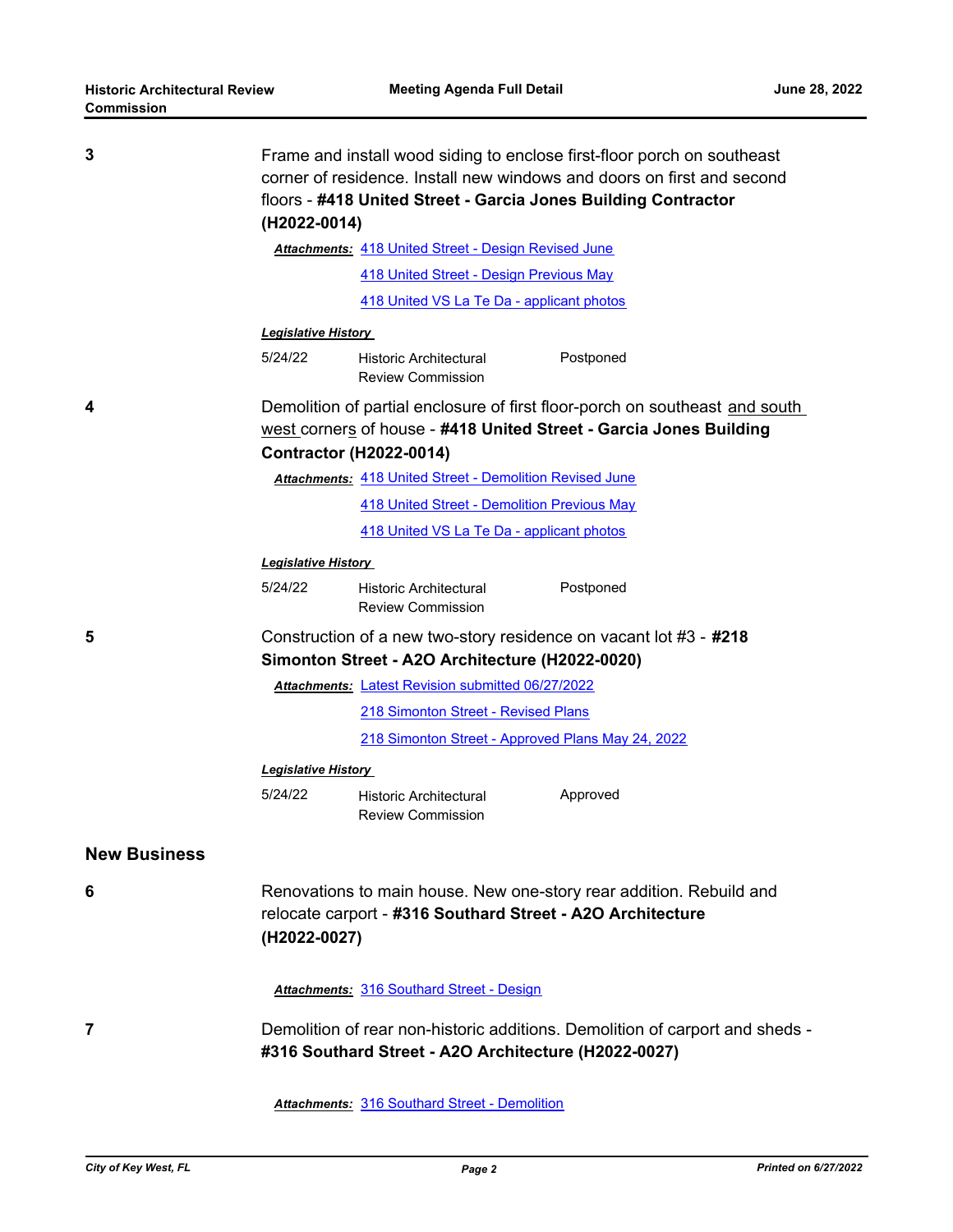| 8  | Renovations to existing house and rear addition - #1103 Watson Street<br>- Carlos O. Rojas (H2022-0022)                                                                                                                     |
|----|-----------------------------------------------------------------------------------------------------------------------------------------------------------------------------------------------------------------------------|
| 9  | Attachments: 1103 Watson Street - Design<br>Demolition of non-historic sheds - #1103 Watson Street - Carlos O.<br>Rojas (H2022-0022)                                                                                        |
|    | <b>Attachments: 1103 Watson Street - Demolition</b>                                                                                                                                                                         |
| 10 | Reconstruction of one-story accessory structure - #205 Julia Street -<br>Karen M. Goddard (H2022-0023)<br>Attachments: 205 Julia Street - Design                                                                            |
| 11 | Demolition of dilapidated accessory structure - #205 Julia Street -<br>Karen M. Goddard (H2022-0023)                                                                                                                        |
|    | <b>Attachments: 205 Julia Street - Demolition</b>                                                                                                                                                                           |
| 12 | Major Development Plan - New two-story concrete structure with 24 units<br>and a new one-story nonresidential concrete structure. Parking area and<br>site improvements - #255 Trumbo Road - Thomas E. Pope<br>(H2022-0024) |
|    | Attachments: *Large File* Major Development Plan 255 Trumbo Road                                                                                                                                                            |
| 13 | Conversion of a duplex, built in 1948, into a single-family home - #1319<br>Elizabeth Street - Heather M. Korth (H2022-0025)                                                                                                |
|    | Attachments: 1319 Elizabeth Street - Design                                                                                                                                                                                 |
| 14 | Demolition of rear shed, exterior staircase, and front portico - #1319<br>Elizabeth Street - Heather M. Korth (H2022-0025)                                                                                                  |
|    | <b>Attachments: 1319 Elizabeth Street - Demolition</b>                                                                                                                                                                      |
| 15 | Renovations to a restaurant and upstairs residential unit. New side shed<br>structure and site improvements - #532 Margaret Street - William P.<br>Horn (H2022-0026)                                                        |
|    |                                                                                                                                                                                                                             |

*Attachments:* [532 Margaret Street - Design](http://KeyWest.legistar.com/gateway.aspx?M=F&ID=e91dfc56-efb4-46bd-a2bd-1093206d8183.pdf)